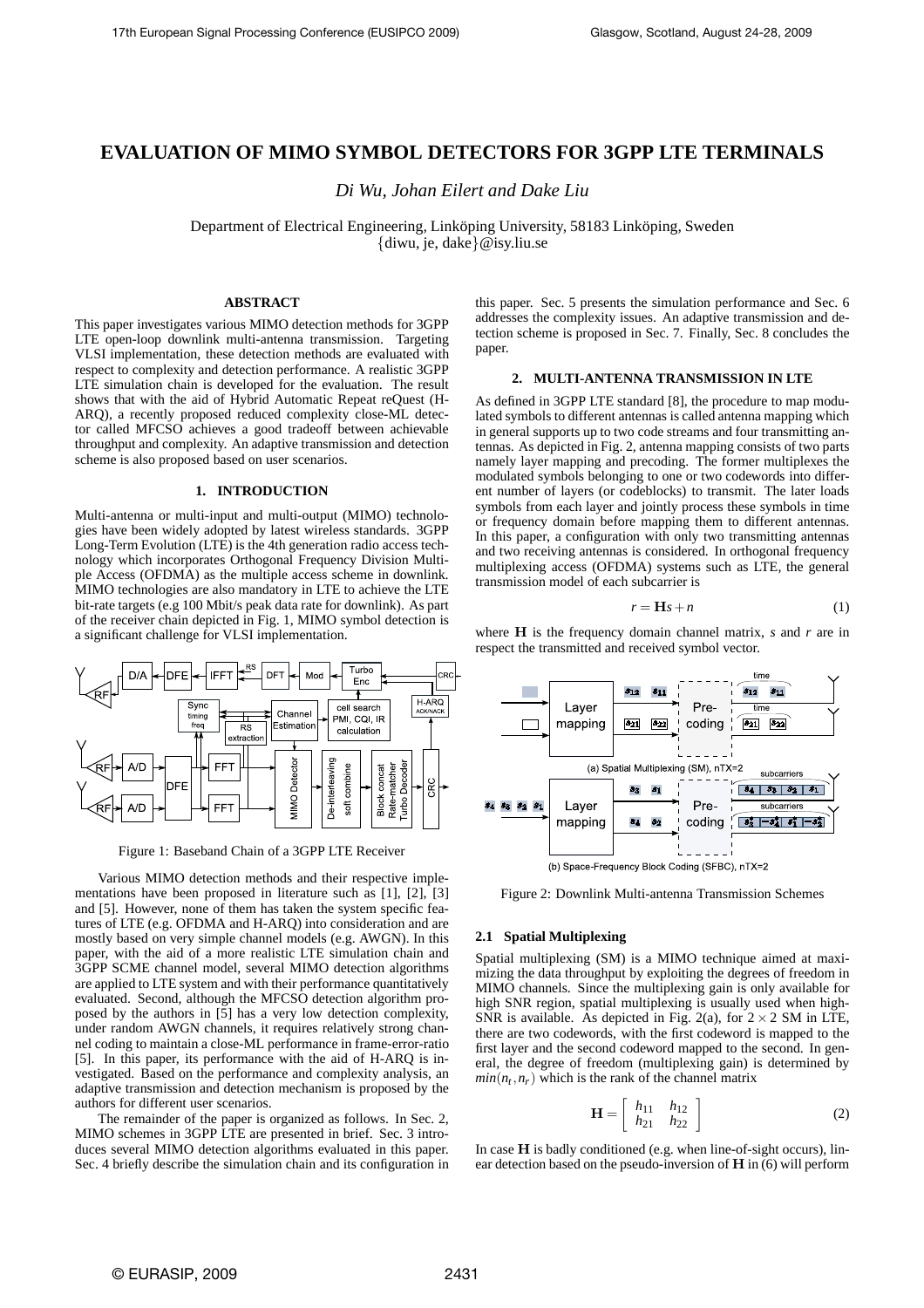poorly. In other words, the gain of spatial multiplexing heavily depends on the multipath fading. To allow close-loop beamforming based on codebook, a pre-coding matrix *W* can be multiplied with the layer mapped symbols at the transmitter side. For downlink, *W* is usually computed at the basestation based on the codebook and UE feedback.

## **2.2 Space-Frequency Block Coding**

Similar to Space-Time Block Coding (STBC), Space-Frequency Block Coding (SFBC) [8] is a technique to transmit data for guaranteed diversity with a low complexity symbol detector on the receiver side. Alamouti matrix [6] based orthogonal STBC has been widely adopted in latest wireless standards for the reason that it is the only full-rate linear STBC code with a diversity gain of 2. In other words, the SFBC considered in this paper is an Alamouti schemes in space and frequency domain. This assumes the channels of neighboring subcarriers are identical, so that when a single codeword is mapped to several neighboring subcarriers, frequency diversity is achieved. The basic  $4 \times 2$  space-frequency channel matrix is defined as

$$
\mathbf{H} = \begin{bmatrix} h_{11} & -h_{12} \\ h_{12} & -h_{22} \\ h_{12}^* & h_{11}^* \\ h_{22}^* & h_{12}^* \end{bmatrix}
$$
 (3)

## **3. MIMO DETECTION ALGORITHMS**

For MIMO systems, a major challenge is the symbol detection at the receiver. As channel coding (e.g. Turbo) is used, soft-output, in effect the log-likelihood ratio (LLR), must be computed. Maximum Likelihood (ML) detection which is the optimum detector computes

$$
L(b_i|r) = \log \left( \frac{\sum_{s:b_i(s)=1} \exp(-\frac{1}{\sigma^2} ||r - \mathbf{H}s||^2)}{\sum_{s:b_i(s)=0} \exp(-\frac{1}{\sigma^2} ||r - \mathbf{H}s||^2)} \right)
$$
(4)

Here " $s : b_i(s) = \beta$ " means all *s* for which the *i*th bit of *s* is equal to β. Computing (4) requires enumeration of the entire set of possible transmitted vectors. The complexity of doing this is usually not affordable for implementation in practice. However since ML provides the best theoretical performance, it is commonly used as a benchmark when comparing other algorithms.

### **3.1 Linear Detection**

Linear detection schemes such as Zero-Forcing (ZF) and Minimum Mean-Square-Error (MMSE) have very low complexity. The only difference between ZF and LMMSE is the later one takes the noise power  $\sigma^2$  into consideration while the former does not. The ZF and LMMSE detection is defined in the following

$$
ZF: \hat{s}_{ZF} = (\mathbf{H}^{\mathbf{H}} \mathbf{H})^{-1} \mathbf{H}^H r
$$
 (5)

$$
MMSE: \hat{s}_{MMSE} = (\mathbf{H}^{\mathbf{H}} \mathbf{H} + \sigma^2 \mathbf{I})^{-1} \mathbf{H}^H r \tag{6}
$$

The equation shows that matrix inversion is involved in the detection. The low complexity of linear detection makes them attractive for VLSI implementation, though they have relatively poor performance especially when the channel is slow-fading [3]. Fortunately, the "frequency hopping" of multiple users in OFDMA creates a fast fading channel for each individual user, which will to some extent improve the performance of linear detection.

## **3.2 Fixed-Complexity Soft-Output (FCSO) Detection**

As a tradeoff between performance and complexity, sphere decoding such as [1] have been proposed to reach close-ML performance with lower complexity than ML. However, the complexity of sphere decoding grows exponentially with the number of transmit antennas and polynomially in the size of the signal constellation. More importantly, the tree search used in sphere decoding is in principle a sequential procedure which is difficult to parallelize. In [2], a fixedthroughput sphere detector was proposed with fixed-complexity and parallelism for hard-decision. A method namely layered orthogonal lattice detector (LORD) is presented in [4] to compute the softdecision. Similarly, the FCSO detector [3] which computes softoutput, achieves close-ML detection performance via fully enumerating only one transmitted symbol and applying decision feedback equalization (DFE) to the rest of the symbols. However, the complexity of both FCSO and LORD will increase substantially as the constellation grows (e.g. from 16-QAM to 64-QAM).

#### **3.3 Modified FCSO Detection**

In [5], a reduced complexity variant of FCSO [3] for high-order modulation schemes is proposed called MFCSO for Modified FCSO. This section essentially repeats the algorithm description given in [5]. The approximation in MFCSO consists of only partially enumerating the symbols selected for exact marginalization. Taking a  $2 \times 2$  MIMO system as an example, considering each complex-valued symbol as one layer, only one of them is exactly marginalized with the other approximately marginalized (using DFE hard-decision). The channel rate processing of MFCSO involves the QR decomposition (QRD) of two  $2 \times 2$  channel matrices which are  $H_1 = H$  in (2) and

$$
\mathbf{H_2} = \left[ \begin{array}{cc} h_{12} & h_{11} \\ h_{22} & h_{21} \end{array} \right] \tag{7}
$$

The QRD generates an upper triangular matrix *R*, and a unitary matrix *Q* so that

$$
\mathbf{H}_1 = \mathbf{Q}_1 \mathbf{R}_1 \qquad \mathbf{H}_2 = \mathbf{Q}_2 \mathbf{R}_2 \tag{8}
$$

Slightly different from the MFCSO presented in [5], the detection procedure for  $2 \times 2$  SM is in the following

1. Linear detection in (6) or (5) is carried out to estimate the  $2 \times 1$ initial symbol vector

$$
\hat{s}_{init} = \min_{\hat{s}_{init,k} \in \mathcal{L}} ||\mathbf{H}_1 s - r||^2 \tag{9}
$$

Here  $s$  is the transmitted symbol vector, within which,  $s_k$  is the *k th* symbol.

- 2. For each initially estimated symbol  $\hat{s}_{init,k}$ ,  $k \in \{1, 2\}$ , a candidate set  $\mathcal{L}_k$  is created.  $\mathcal{L}_k$  contains *N* lattice points close to  $\hat{s}_{init,k}$ . In this paper, it is decided that  $N = 16$  for 64-QAM and  $N = 9$  for 16-QAM.
- 3. First *s*<sup>2</sup> is chosen as the top-layer symbol. In order to perform DFE,

$$
\widetilde{r} = \mathbf{Q}_1^H r \tag{10}
$$

needs to be computed. The same operation is needed once again when  $s_1$  is chosen as the top layer later.

4. For the *n*<sup>th</sup> constellation point  $\zeta_n \in \mathcal{L}_2$ , its effect on  $\widetilde{r}_1$  will have to be canceled out.

$$
\widetilde{r}_1 = \widetilde{r}_1 - \mathbf{R}_1(1,2)\zeta_n \tag{11}
$$

Based on  $\zeta_n$ , the partial Euclidean distance

$$
\delta_n = \|\mathbf{R}_1(2,2)\zeta_n - \widetilde{r}_2\|^2 \tag{12}
$$

computed for the top-layer.

5. DFE is applied to detect the other layer. Using back-substitution [7],  $\hat{s}_1$  can be estimated from

$$
\hat{s}_1 = \arg\min_{\hat{s}_1 \in \mathcal{L}} \|\mathbf{R}_1(1,1)\hat{s}_1 - \widetilde{r}_1\|^2 \tag{13}
$$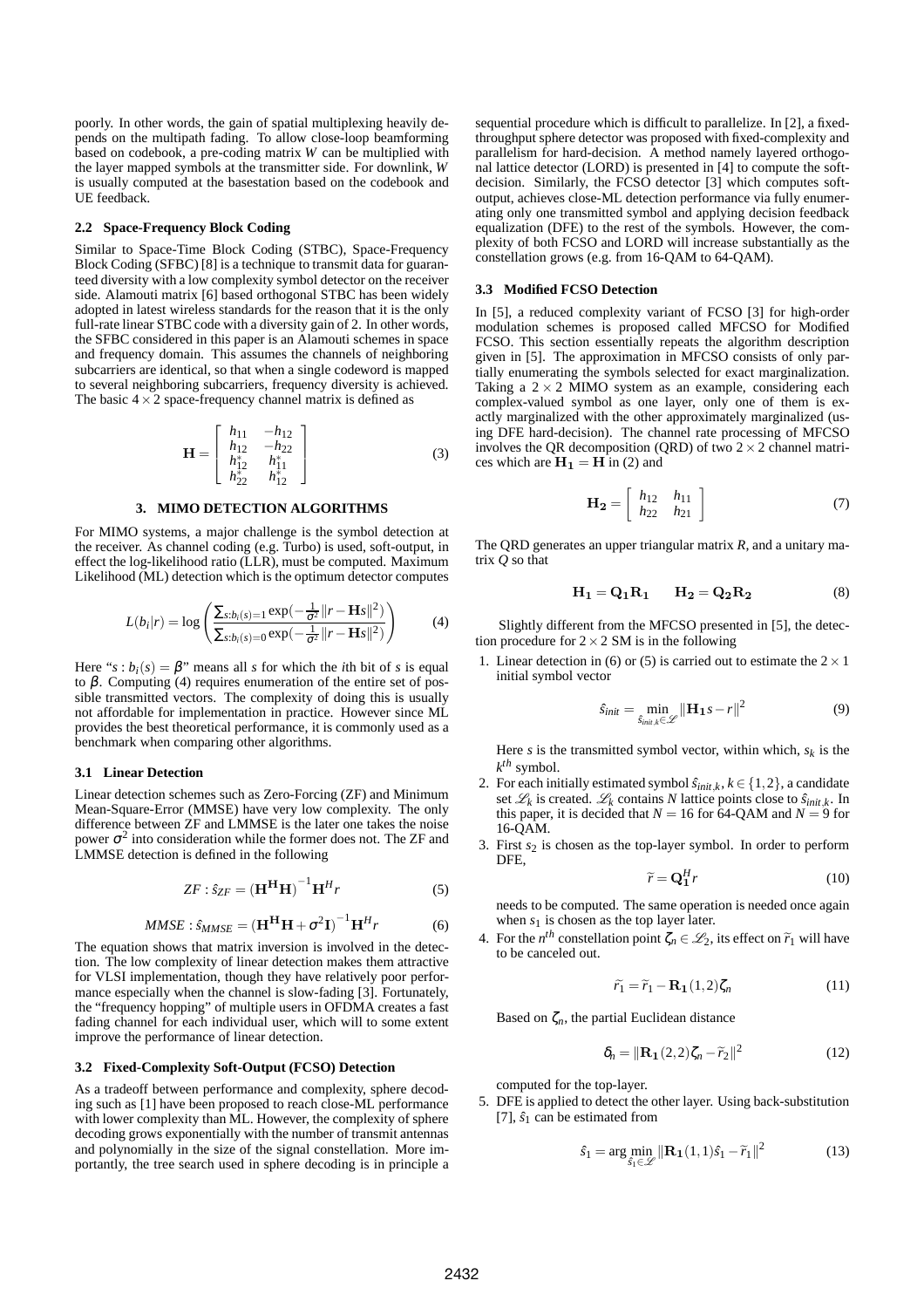6. The estimated  $\hat{s}_1$  together with  $\hat{s}_2 = \zeta_n$  form a complete possible transmitted symbol vector ˆ*s*, based on which, an accumulated full Euclidean distance

$$
\delta_n = \delta_n + ||\mathbf{R}_1(1,1)\hat{s}_1 - \tilde{r}_1||^2 \tag{14}
$$

can be computed.

7. In total, there will be *N* different  $\delta_n$  computed when  $s_2$  is chosen as the top layer. Then *s*<sup>1</sup> is chosen as the top-layer symbol as well. Based on  $\mathbf{Q_2}, \mathbf{R_2}$  and  $\hat{s}_{init,1}$ , the same procedure needs to be done once again to computed another  $N$  different  $\delta_n$ . Hence for the  $2 \times 2$  system, 2*N* different  $\delta_n$  values need to be computed. They are used to update the LLR values in the end [5].

### **4. 3GPP LTE SIMULATION CHAIN**

In order to carry out both fast prototyping and verification of the 3GPP LTE modems, a complete physical layer behavior model and simulation chain has been developed in Matlab and C. In combination to an LTE signal generator, it allows both quantitative performance evaluation and conformance test of the chip. The simulation chain includes a transmitter conforming to 3GPP technical spec [8][9] and [10], and a receiver which supports timing/frequency synchronization, channel estimation, subcarrier demapping, ratematching, turbo decoding and Cyclic Redundancy Check (CRC). H-ARQ based on chase combining (CC) is included with up to three times retransmission allowed. The 3GPP SCME model [11] is used as the channel model. In the simulation done for this paper, 5000 subframes are simulated. Both  $2 \times 2$  SM and  $2 \times 2$  SFBC are chosen as the MIMO configuration. No close-loop precoding is assumed in this paper. Throughput is calculated based on the method in [12].

| <b>Channel Quality Indicator (COI)</b> | 9, 15              |
|----------------------------------------|--------------------|
| <b>Modulation</b>                      | 16-QAM/64-QAM      |
| <b>System bandwidth</b>                | 5MHz               |
| Num of UE                              |                    |
| Num of BS                              |                    |
| <b>Channel model</b>                   | <b>Urban Micro</b> |
| <b>UE</b> speed                        | 3km/h              |
| <b>Channel estimation</b>              | Ideal              |
| <b>H-ARO</b>                           | Chase Combining    |
| <b>Turbo</b> iterations                |                    |

Table 1: Simulation Parameters

| COI | Modulation | Code rate |
|-----|------------|-----------|
|     | 16-OAM     | 0.602     |
| 15  | 64-0AM     | 0.926     |

Table 2: CQI parameters in simulation [10]

## **5. PERFORMANCE ANALYSIS**

Fig. 3, 4 and 5 show that in order to support CQI=15, relatively high SNR is required, which means the UE has to be close to the BS. Meanwhile, for  $2 \times 2$  SM, FCSO achieves ML performance which is 7 dB better than MFCSO when reaching FER= 0.01 in Fig. 3 when the weakest code is used (0.926). MFCSO is around 10 dB better than MMSE to reach FER= 0.01 in the same criteria. Note that in wireless systems, compared to BER or FER, throughput is a more important performance factor (if not latency) which has direct effect on the user experience. Fig. 5 shows that the gain in throughput brought by MFCSO against MMSE is significant (up to 12Mbits/s, or 55% higher than the one achieved by MMSE). In comparison, the throughput gain brought by FCSO against MFCSO is much smaller (up to 2.5Mbits/s, or 7% higher than that achieved by MFCSO). The much smaller gap in throughput in comparison to that of FER mainly owes to the H-ARQ retransmission with chase combining.

The result shows us that even with a sub-optimal detector (which also implies much lower complexity), a throughput that is close to the one achievable by ML detectors can be reached when H-ARQ is presented.

Simulation result of CQI=9 are depicted in Fig. 6, 7 and 8. The result shows that 16-QAM only requires moderate SNR which will be available in most part of the cell range. It also shows that  $MFCSO (N = 9)$  achieve the same performance as  $FCSO$  and  $ML$ detectors. It has a throughput that up to 68% higher than the one achieved by MMSE.



Figure 3: Frame-Error-Ratio  $(2 \times 2 \text{ SM}, \text{COI} = 15)$ 



Figure 4: BLock-Error-Ratio  $(2 \times 2 \text{ SM}, \text{CQI} = 15)$ , red curves are the BLER of the 1st retransmission of H-ARQ

Fig. 10 and 9 show the BLER and throughput of  $2 \times 2$  SFBC with two different CQI values (9 and 15). The simulation shows that SFBC reaches FER=0.01 at much lower SNR than SM as depicted in Tab. 3, though the throughput is half.

| COI | SFBC (MMSE) | SM (MFCSO) | SM (MMSE) |
|-----|-------------|------------|-----------|
| a   | 10 dB       | ' 7 dB     | 24 dB     |
| 15  | 24 dB       | 36 dB      | N/A       |

Table 3: Minimum SNR to reach FER=0.01

Fig. 11 depicts the achievable throughput using two-level adaptive modulation and coding (AMC). The result shows that when SNR is worse than 10 dB, SFBC achieves both higher throughput and lower BLER than SM even if ML detector is used.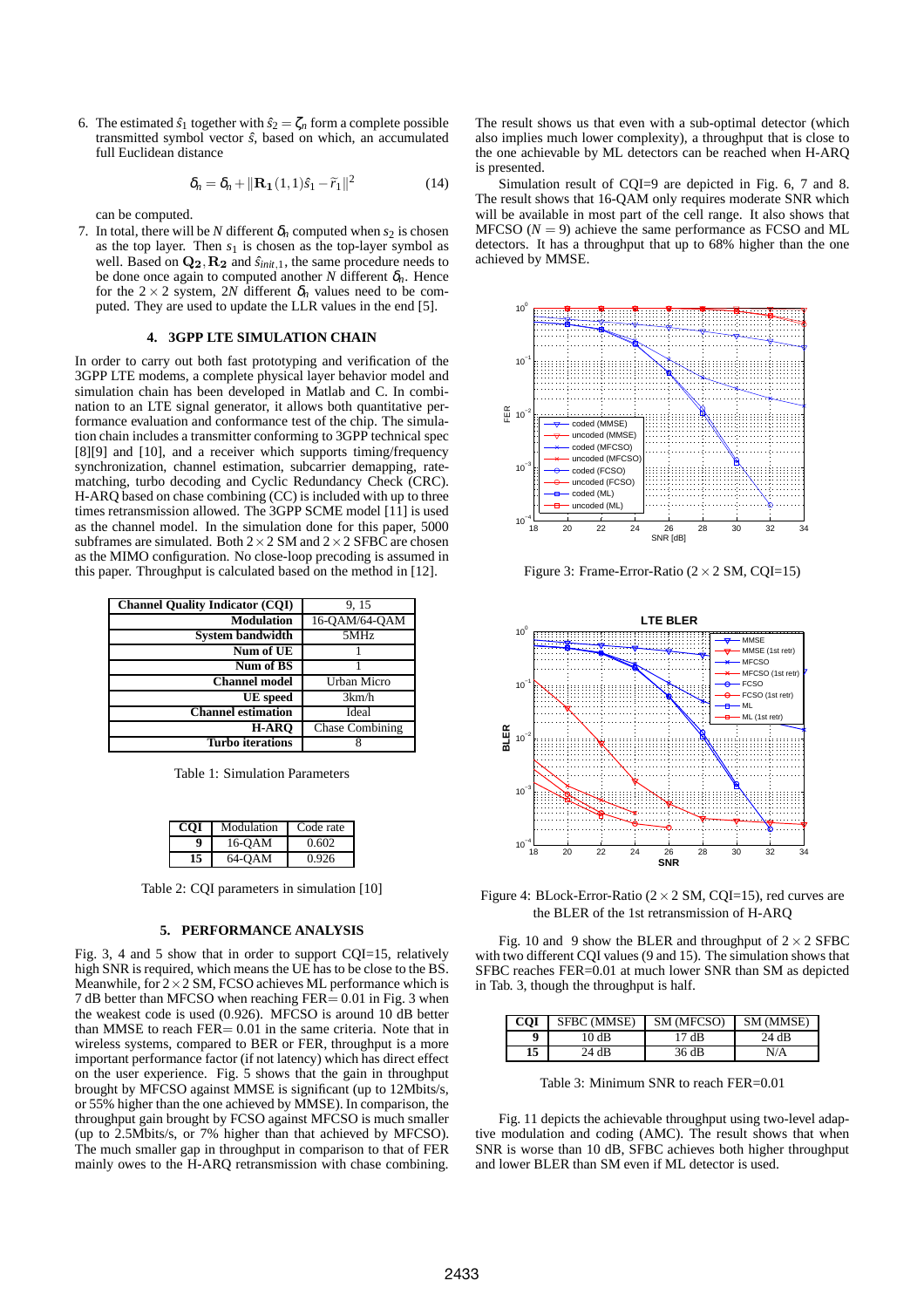

Figure 5: Coded Throughput  $(2 \times 2 \text{ SM}, \text{CQI=15})$ 



Figure 6: Frame-Error-Ratio (2×2 SM, CQI=9)



## **6. IMPLEMENTATION CONSIDERATIONS**

In LTE [8], taking a 5 MHz bandwidth LTE system as an example, up to 7 OFDM symbols need to be processed within one slot (0.5 ms) which contain 1900 data subcarriers. This means that there will be no more than 0.26µ*s* to finish the detection of each subcarrier in average. Therefore, proper detection methods have to be chosen in order to maximize the data rate at reasonable implementation cost.

As depicted in Eq. (6), for  $2 \times 2$  SM, the MMSE detector needs to compute the inverse of a  $2 \times 2$  matrix. It has been presented



Figure 8: Coded Throughput  $(2 \times 2 \text{ SM}, \text{CQI=9})$ 



Figure 9: Througput  $(2 \times 2$  SFBC, MMSE)



Figure 10: BLock-Error-Ratio (2×2 SFBC, MMSE)

in [13] that the inversion of small matrices can be done using direct inversion which supplies sufficient precision for most of the channels. The FCSO and MFCSO detector involves the search of a number of trellis nodes as depicted in Tab. 4. The FCSO detector always visits the complete constellation (e.g. 16 for 16-QAM and 64 for 64-QAM) while MFCSO only visits a subset of it (e.g. 9 for 16-QAM and 16 for 64-QAM). Note that MFCSO requires MMSE detection to compute the inital estimate (9) which is an extra cost compared to FCSO.